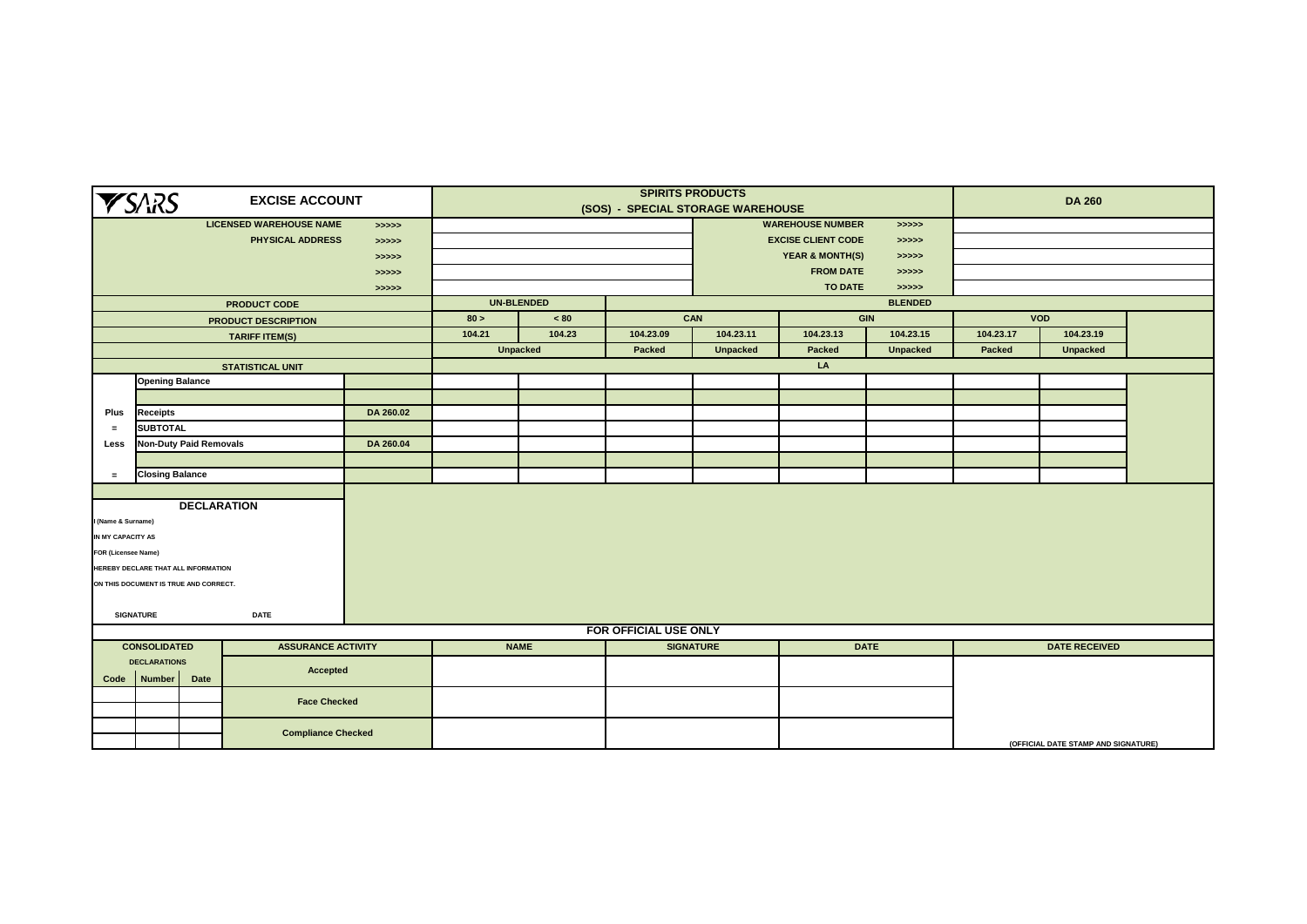|          | <b>YSARS</b>                  | <b>EXCISE ACCOUNT</b>          |            |           |                 |           | <b>SPIRITS PRODUCTS</b><br>(SOS) - SPECIAL STORAGE WAREHOUSE |                            |                 |           | DA 260 - Continuation |  |
|----------|-------------------------------|--------------------------------|------------|-----------|-----------------|-----------|--------------------------------------------------------------|----------------------------|-----------------|-----------|-----------------------|--|
|          |                               | <b>LICENSED WAREHOUSE NAME</b> | > >> > > > |           |                 |           |                                                              | <b>WAREHOUSE NUMBER</b>    | >>>>            |           |                       |  |
|          |                               | <b>PHYSICAL ADDRESS</b>        | >>>>>      |           |                 |           |                                                              | <b>EXCISE CLIENT CODE</b>  | >>>>            |           |                       |  |
|          |                               |                                | >>>>>      |           |                 |           |                                                              | <b>YEAR &amp; MONTH(S)</b> | > >> > > >      |           |                       |  |
|          |                               |                                | >>>>>      |           |                 |           |                                                              | <b>FROM DATE</b>           | > >> > > >      |           |                       |  |
|          |                               |                                | >>>>>      |           |                 |           |                                                              | <b>TO DATE</b>             | >>>>>           |           |                       |  |
|          |                               | PRODUCT CODE                   |            |           |                 |           |                                                              | <b>BLENDED</b>             |                 |           |                       |  |
|          |                               | PRODUCT DESCRIPTION            |            |           |                 | LIQ       |                                                              |                            |                 | OTH       |                       |  |
|          |                               | <b>TARIFF ITEM(S)</b>          |            | 104.23.21 | 104.23.23       | 104.23.22 | 104.23.24                                                    | 104.23.25                  | 104.23.27       | 104.23.26 | 104.23.28             |  |
|          |                               |                                |            | Packed    | <b>Unpacked</b> | Packed    | <b>Unpacked</b>                                              | Packed                     | <b>Unpacked</b> | Packed    | <b>Unpacked</b>       |  |
|          |                               | <b>STATISTICAL UNIT</b>        |            |           |                 |           |                                                              | LA                         |                 |           |                       |  |
|          | <b>Opening Balance</b>        |                                |            |           |                 |           |                                                              |                            |                 |           |                       |  |
|          |                               |                                |            |           |                 |           |                                                              |                            |                 |           |                       |  |
| Plus     | <b>Receipts</b>               |                                | DA 260.02  |           |                 |           |                                                              |                            |                 |           |                       |  |
| $\equiv$ | <b>SUBTOTAL</b>               |                                |            |           |                 |           |                                                              |                            |                 |           |                       |  |
| Less     | <b>Non-Duty Paid Removals</b> |                                | DA 260.04  |           |                 |           |                                                              |                            |                 |           |                       |  |
|          |                               |                                |            |           |                 |           |                                                              |                            |                 |           |                       |  |
| $\equiv$ | <b>Closing Balance</b>        |                                |            |           |                 |           |                                                              |                            |                 |           |                       |  |
|          |                               |                                |            |           |                 |           |                                                              |                            |                 |           |                       |  |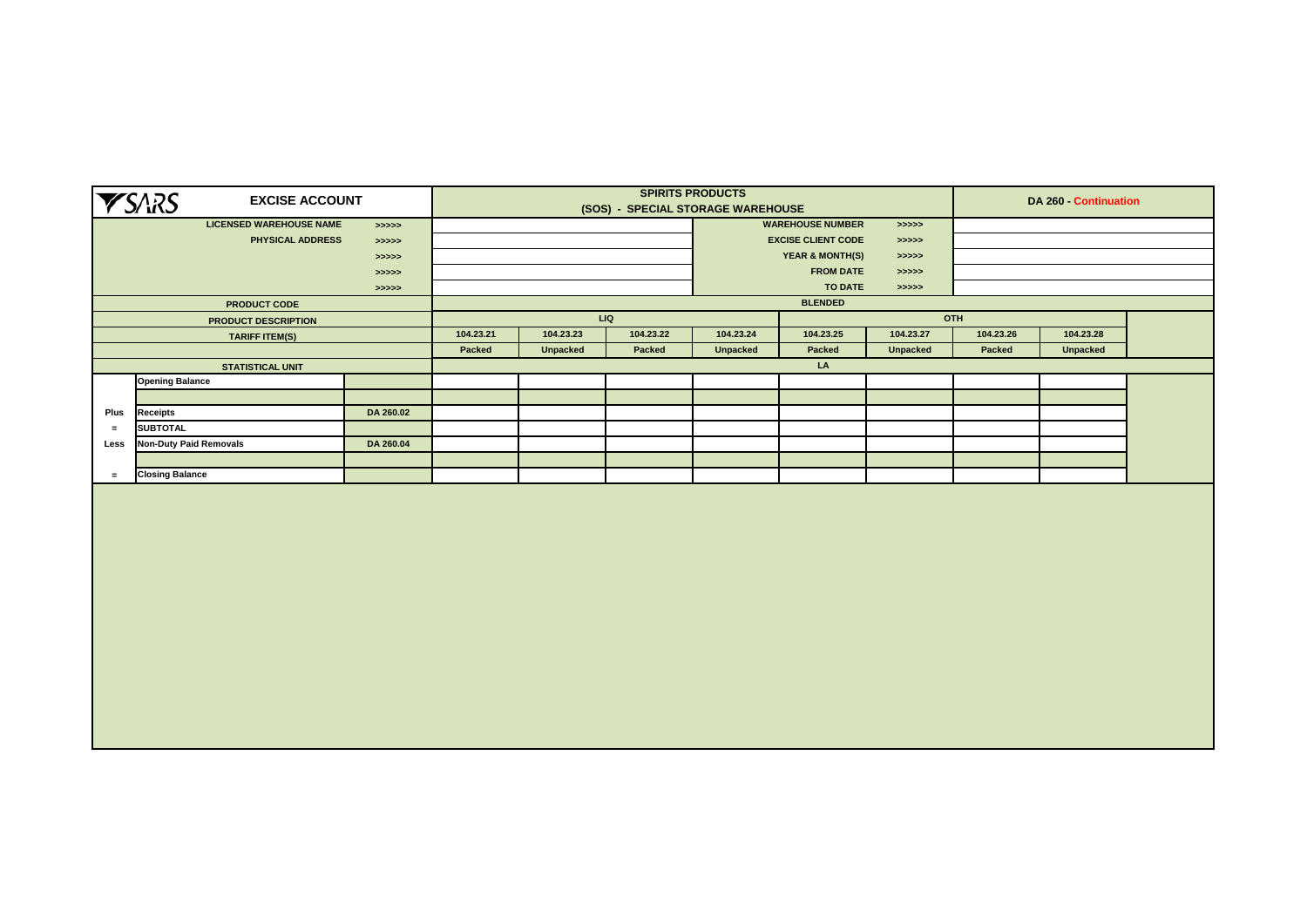|      | <b>YSARS</b><br><b>EXCISE ACCOUNT</b> |            |           |            |           | (SOS) - SPECIAL STORAGE WAREHOUSE | <b>SPIRITS PRODUCTS</b> |                |                            |            | DA 260 - 2nd Continuation |
|------|---------------------------------------|------------|-----------|------------|-----------|-----------------------------------|-------------------------|----------------|----------------------------|------------|---------------------------|
|      | <b>LICENSED WAREHOUSE NAME</b>        | > >> > >   |           |            |           |                                   |                         |                | <b>WAREHOUSE NUMBER</b>    | > >> > > > |                           |
|      | <b>PHYSICAL ADDRESS</b>               | >>>>>      |           |            |           |                                   |                         |                | <b>EXCISE CLIENT CODE</b>  | > >> > > > |                           |
|      |                                       | > >> > >   |           |            |           |                                   |                         |                | <b>YEAR &amp; MONTH(S)</b> | > >> > > > |                           |
|      |                                       | > >> > >   |           |            |           |                                   |                         |                | <b>FROM DATE</b>           | >>>>>      |                           |
|      |                                       | > >> > > > |           |            |           |                                   |                         |                | <b>TO DATE</b>             | > >> > > > |                           |
|      | <b>PRODUCT CODE</b>                   |            |           |            |           |                                   |                         | <b>BLENDED</b> |                            |            |                           |
|      | <b>PRODUCT DESCRIPTION</b>            |            |           | <b>BRD</b> | POBR      | <b>UOBR</b>                       |                         | <b>WKY</b>     |                            | <b>RUM</b> |                           |
|      | <b>TARIFF ITEM(S)</b>                 |            | 104.23.01 | 104.23.03  | 104.23.02 | 104.23.04                         | 104.23.05               | 104.23.07      | 104.23.09                  | 104.23.11  |                           |
|      |                                       |            | Packed    | Unpacked   | Packed    | Unpacked                          | Packed                  | Unpacked       | Packed                     | Unpacked   |                           |
|      | <b>STATISTICAL UNIT</b>               |            |           |            |           |                                   |                         | LA             |                            |            |                           |
|      | <b>Opening Balance</b>                |            |           |            |           |                                   |                         |                |                            |            |                           |
|      |                                       |            |           |            |           |                                   |                         |                |                            |            |                           |
| Plus | <b>Receipts</b>                       | DA 260.02  |           |            |           |                                   |                         |                |                            |            |                           |
| $=$  | <b>SUBTOTAL</b>                       |            |           |            |           |                                   |                         |                |                            |            |                           |
| Less | <b>Non-Duty Paid Removals</b>         | DA 260.04  |           |            |           |                                   |                         |                |                            |            |                           |
|      |                                       |            |           |            |           |                                   |                         |                |                            |            |                           |
| $=$  | <b>Closing Balance</b>                |            |           |            |           |                                   |                         |                |                            |            |                           |
|      |                                       |            |           |            |           |                                   |                         |                |                            |            |                           |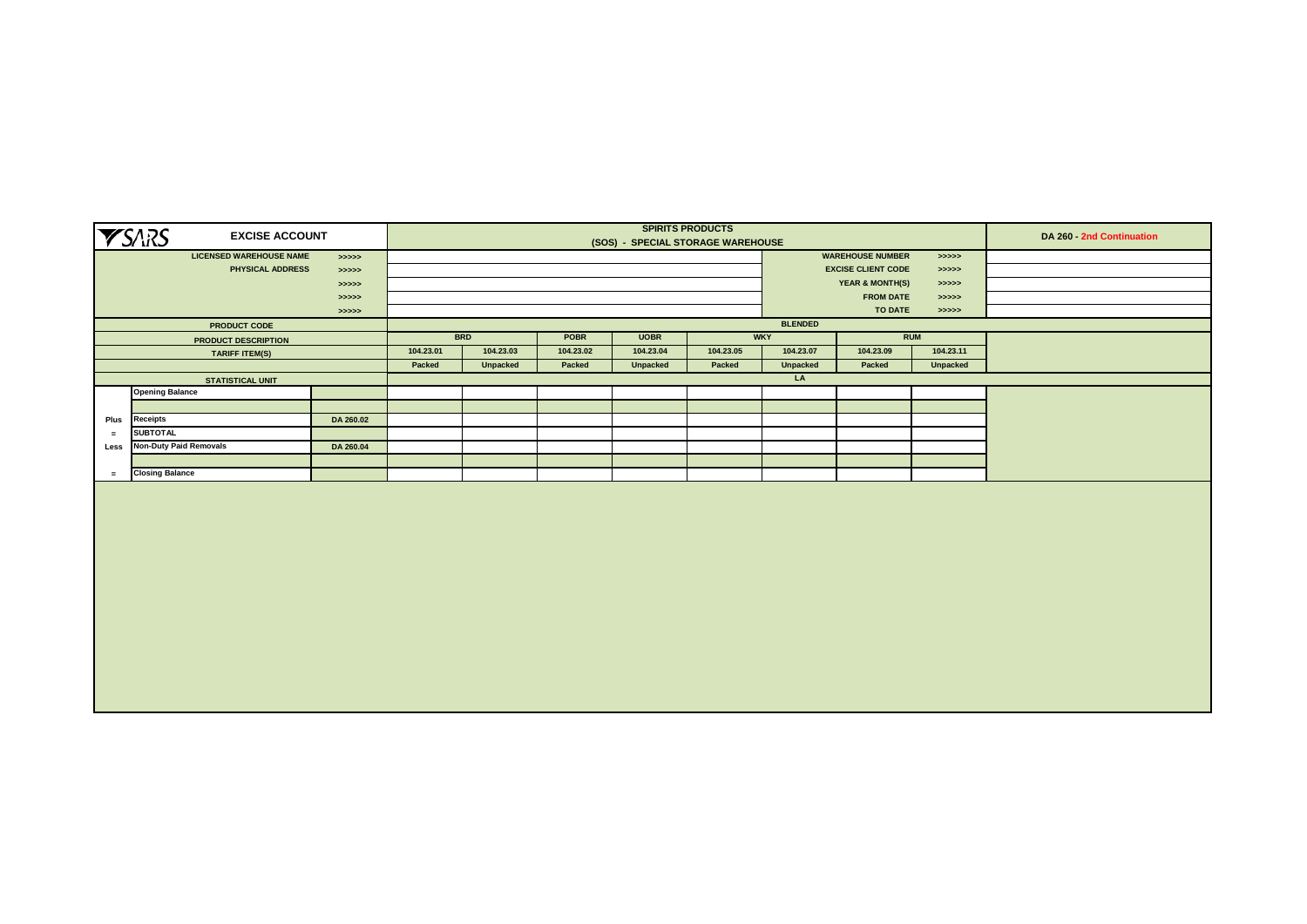|             | <b>EXCISE ACCOUNT SCHEDULE</b><br><b>RECEIPTS FROM C&amp;E WAREHOUSES (&lt; 2 LITERS)</b> |                                               |           |           | (SOS) - SPECIAL STORAGE WAREHOUSE | <b>SPIRITS PRODUCTS</b> |                            |                                        |           |            | DA 260.02   |            |            |
|-------------|-------------------------------------------------------------------------------------------|-----------------------------------------------|-----------|-----------|-----------------------------------|-------------------------|----------------------------|----------------------------------------|-----------|------------|-------------|------------|------------|
|             | LICENSED WAREHOUSE NAME >>>>>                                                             |                                               |           |           |                                   |                         | <b>WAREHOUSE NUMBER</b>    | > >> > >                               |           |            |             |            |            |
|             |                                                                                           | PHYSICAL ADDRESS >>>>>                        |           |           |                                   |                         | <b>EXCISE CLIENT CODE</b>  | > >> > >                               |           |            |             |            |            |
|             |                                                                                           | > >> > >                                      |           |           |                                   |                         | <b>YEAR &amp; MONTH(S)</b> | >>>>>                                  |           |            |             |            |            |
|             |                                                                                           | >>>>>                                         |           |           |                                   |                         | <b>FROM DATE</b>           | > >> > >                               |           |            |             |            |            |
|             |                                                                                           | >>>>>                                         |           |           |                                   |                         | <b>TO DATE</b>             | >>>>>                                  |           |            |             |            |            |
|             | <b>PRODUCT CODE</b>                                                                       |                                               |           |           |                                   |                         |                            | <b>BLENDED</b>                         |           |            |             |            |            |
|             | <b>PRODUCT DESCRIPTION</b>                                                                |                                               | CAN       | GIN       | VOD                               |                         | LIQ                        |                                        | OTH       | <b>BRD</b> | <b>POBR</b> | <b>WHY</b> | <b>RUM</b> |
|             | <b>TARIFF ITEM(S)</b>                                                                     |                                               | 104.23.09 | 104.23.13 | 104.23.17                         | 104.23.21               | 104.23.22                  | 104.23.25                              | 104.23.26 | 104.23.01  | 104.23.02   | 104.23.05  | 104.23.09  |
|             |                                                                                           |                                               |           |           |                                   |                         |                            | Packed                                 |           |            |             |            |            |
|             | <b>STATISTICAL UNIT</b>                                                                   |                                               |           |           |                                   |                         |                            | LA                                     |           |            |             |            |            |
|             | <b>SUPPORTING DOCUMENTS</b>                                                               |                                               |           |           |                                   |                         |                            |                                        |           |            |             |            |            |
|             | (Official Declarations / Commercial Documents)                                            |                                               |           |           |                                   |                         |                            | <b>CONTAINERS OF 2 LITERS AND LESS</b> |           |            |             |            |            |
| <b>TYPE</b> | <b>NUMBER</b>                                                                             | <b>DATE</b>                                   |           |           |                                   |                         |                            |                                        |           |            |             |            |            |
|             |                                                                                           | BROUGHT FORWARD FROM PREVIOUS DA 260.02       |           |           |                                   |                         |                            |                                        |           |            |             |            |            |
|             |                                                                                           |                                               |           |           |                                   |                         |                            |                                        |           |            |             |            |            |
|             |                                                                                           |                                               |           |           |                                   |                         |                            |                                        |           |            |             |            |            |
|             |                                                                                           |                                               |           |           |                                   |                         |                            |                                        |           |            |             |            |            |
|             |                                                                                           |                                               |           |           |                                   |                         |                            |                                        |           |            |             |            |            |
|             |                                                                                           |                                               |           |           |                                   |                         |                            |                                        |           |            |             |            |            |
|             |                                                                                           |                                               |           |           |                                   |                         |                            |                                        |           |            |             |            |            |
|             |                                                                                           |                                               |           |           |                                   |                         |                            |                                        |           |            |             |            |            |
|             |                                                                                           |                                               |           |           |                                   |                         |                            |                                        |           |            |             |            |            |
|             |                                                                                           |                                               |           |           |                                   |                         |                            |                                        |           |            |             |            |            |
|             |                                                                                           |                                               |           |           |                                   |                         |                            |                                        |           |            |             |            |            |
|             |                                                                                           |                                               |           |           |                                   |                         |                            |                                        |           |            |             |            |            |
|             |                                                                                           |                                               |           |           |                                   |                         |                            |                                        |           |            |             |            |            |
|             |                                                                                           |                                               |           |           |                                   |                         |                            |                                        |           |            |             |            |            |
|             |                                                                                           |                                               |           |           |                                   |                         |                            |                                        |           |            |             |            |            |
|             |                                                                                           |                                               |           |           |                                   |                         |                            |                                        |           |            |             |            |            |
|             |                                                                                           |                                               |           |           |                                   |                         |                            |                                        |           |            |             |            |            |
|             |                                                                                           |                                               |           |           |                                   |                         |                            |                                        |           |            |             |            |            |
|             |                                                                                           |                                               |           |           |                                   |                         |                            |                                        |           |            |             |            |            |
|             |                                                                                           |                                               |           |           |                                   |                         |                            |                                        |           |            |             |            |            |
|             |                                                                                           |                                               |           |           |                                   |                         |                            |                                        |           |            |             |            |            |
|             |                                                                                           | SUBTOTALS CARRIED FORWARD TO NEXT DA 260.02   |           |           |                                   |                         |                            |                                        |           |            |             |            |            |
|             |                                                                                           | <b>GRAND TOTALS CARRIED FORWARD TO DA 260</b> |           |           |                                   |                         |                            |                                        |           |            |             |            |            |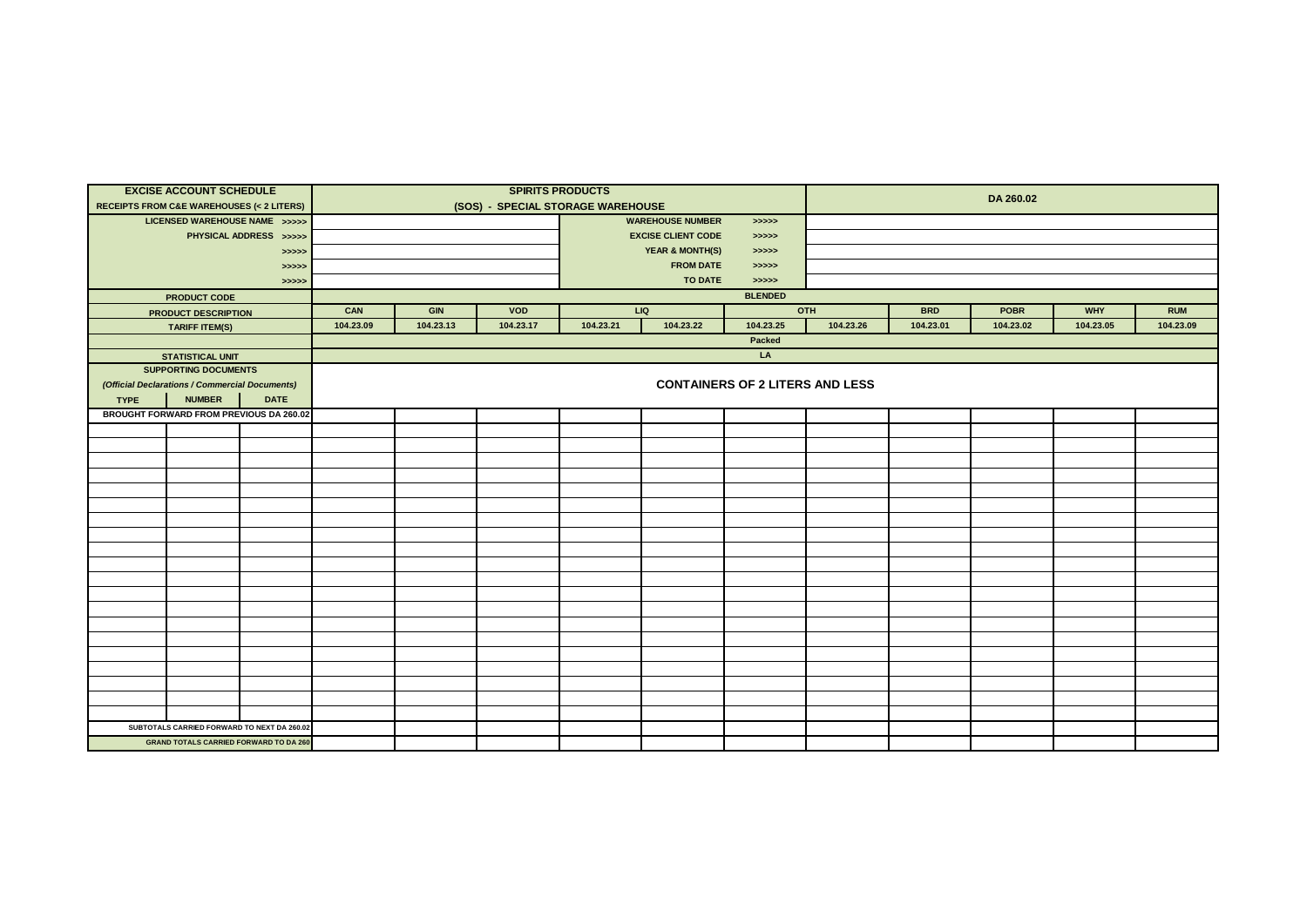|             | <b>EXCISE ACCOUNT SCHEDULE</b>                          |                                  |        |                   |                                   | <b>SPIRITS PRODUCTS</b> |                                         |                 |                |           |                          |  |
|-------------|---------------------------------------------------------|----------------------------------|--------|-------------------|-----------------------------------|-------------------------|-----------------------------------------|-----------------|----------------|-----------|--------------------------|--|
|             | <b>RECEIPTS FROM C&amp;E WAREHOUSES (&gt; 2 LITERS)</b> |                                  |        |                   | (SOS) - SPECIAL STORAGE WAREHOUSE |                         |                                         |                 |                |           | DA 260.02 - Continuation |  |
|             | LICENSED WAREHOUSE NAME >>>>>                           |                                  |        |                   |                                   |                         | <b>WAREHOUSE NUMBER</b>                 | > >> > > >      |                |           |                          |  |
|             |                                                         | PHYSICAL ADDRESS >>>>>           |        |                   |                                   |                         | <b>EXCISE CLIENT CODE</b>               | > >> > >        |                |           |                          |  |
|             |                                                         | >>>>>                            |        |                   |                                   |                         | <b>YEAR &amp; MONTH(S)</b>              | > >> > >        |                |           |                          |  |
|             |                                                         | >>>>>                            |        |                   |                                   |                         | <b>FROM DATE</b>                        | > >> > >        |                |           |                          |  |
|             |                                                         | >>>>>                            |        |                   |                                   |                         | <b>TO DATE</b>                          | >>>>>           |                |           |                          |  |
|             | <b>PRODUCT CODE</b>                                     |                                  |        | <b>UN-BLENDED</b> |                                   |                         |                                         |                 | <b>BLENDED</b> |           |                          |  |
|             | <b>PRODUCT DESCRIPTION</b>                              |                                  | 80 >   | $< 80$            | CAN                               | <b>GIN</b>              | <b>VOD</b>                              |                 | LIQ            |           | OTH                      |  |
|             | <b>TARIFF ITEM(S)</b>                                   |                                  | 104.21 | 104.23            | 104.23.11                         | 104.23.15               | 104.23.19                               | 104.23.23       | 104.23.24      | 104.23.27 | 104.23.28                |  |
|             |                                                         |                                  |        |                   |                                   |                         |                                         | <b>Unpacked</b> |                |           |                          |  |
|             | <b>STATISTICAL UNIT</b>                                 |                                  |        |                   |                                   |                         |                                         | LA              |                |           |                          |  |
|             | <b>SUPPORTING DOCUMENTS</b>                             |                                  |        |                   |                                   |                         |                                         |                 |                |           |                          |  |
|             | (Official Declarations / Commercial Documents)          |                                  |        |                   |                                   |                         | <b>CONTAINERS OF MORE THAN 2 LITERS</b> |                 |                |           |                          |  |
| <b>TYPE</b> | <b>NUMBER</b>                                           | <b>DATE</b>                      |        |                   |                                   |                         |                                         |                 |                |           |                          |  |
|             | BROUGHT FORWARD FROM PREVIOUS DA 260.02                 |                                  |        |                   |                                   |                         |                                         |                 |                |           |                          |  |
|             |                                                         |                                  |        |                   |                                   |                         |                                         |                 |                |           |                          |  |
|             |                                                         |                                  |        |                   |                                   |                         |                                         |                 |                |           |                          |  |
|             |                                                         |                                  |        |                   |                                   |                         |                                         |                 |                |           |                          |  |
|             |                                                         |                                  |        |                   |                                   |                         |                                         |                 |                |           |                          |  |
|             |                                                         |                                  |        |                   |                                   |                         |                                         |                 |                |           |                          |  |
|             |                                                         |                                  |        |                   |                                   |                         |                                         |                 |                |           |                          |  |
|             |                                                         |                                  |        |                   |                                   |                         |                                         |                 |                |           |                          |  |
|             |                                                         |                                  |        |                   |                                   |                         |                                         |                 |                |           |                          |  |
|             |                                                         |                                  |        |                   |                                   |                         |                                         |                 |                |           |                          |  |
|             |                                                         |                                  |        |                   |                                   |                         |                                         |                 |                |           |                          |  |
|             |                                                         |                                  |        |                   |                                   |                         |                                         |                 |                |           |                          |  |
|             |                                                         |                                  |        |                   |                                   |                         |                                         |                 |                |           |                          |  |
|             |                                                         |                                  |        |                   |                                   |                         |                                         |                 |                |           |                          |  |
|             |                                                         |                                  |        |                   |                                   |                         |                                         |                 |                |           |                          |  |
|             |                                                         |                                  |        |                   |                                   |                         |                                         |                 |                |           |                          |  |
|             |                                                         |                                  |        |                   |                                   |                         |                                         |                 |                |           |                          |  |
|             |                                                         |                                  |        |                   |                                   |                         |                                         |                 |                |           |                          |  |
|             |                                                         |                                  |        |                   |                                   |                         |                                         |                 |                |           |                          |  |
|             |                                                         |                                  |        |                   |                                   |                         |                                         |                 |                |           |                          |  |
|             |                                                         |                                  |        |                   |                                   |                         |                                         |                 |                |           |                          |  |
|             | SUBTOTALS CARRIED FORWARD TO NEXT DA 260.03             |                                  |        |                   |                                   |                         |                                         |                 |                |           |                          |  |
|             |                                                         | <b>TOTALS</b>                    |        |                   |                                   |                         |                                         |                 |                |           |                          |  |
|             |                                                         | <b>LESS 0.25% LOSS ALLOWANCE</b> |        |                   |                                   |                         |                                         |                 |                |           |                          |  |
|             | <b>GRAND TOTALS CARRIED FORWARD TO DA 260</b>           |                                  |        |                   |                                   |                         |                                         |                 |                |           |                          |  |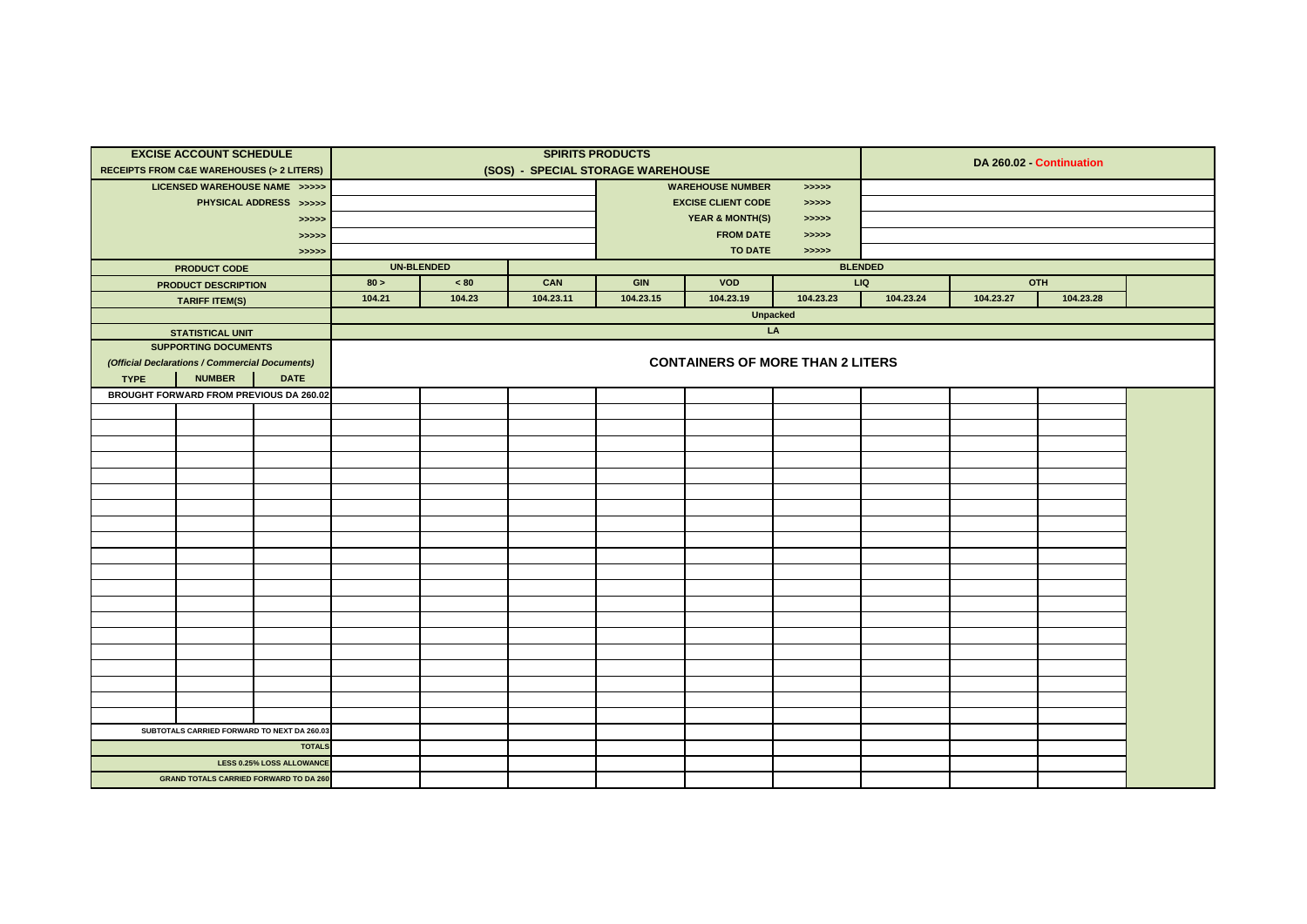| <b>RECEIPTS FROM C&amp;E WAREHOUSES (&gt; 2 LITERS)</b> | <b>EXCISE ACCOUNT SCHEDULE</b>                 |                                  |            |             |                 | <b>SPIRITS PRODUCTS</b><br>(SOS) - SPECIAL STORAGE WAREHOUSE |  |                                         |            | DA 260.03 Second Continuation |  |
|---------------------------------------------------------|------------------------------------------------|----------------------------------|------------|-------------|-----------------|--------------------------------------------------------------|--|-----------------------------------------|------------|-------------------------------|--|
|                                                         | LICENSED WAREHOUSE NAME >>>>>                  |                                  |            |             |                 |                                                              |  | <b>WAREHOUSE NUMBER</b>                 | > >> > > > |                               |  |
|                                                         |                                                | PHYSICAL ADDRESS >>>>>           |            |             |                 |                                                              |  | <b>EXCISE CLIENT CODE</b>               | > >> > >   |                               |  |
|                                                         |                                                | >>>>>                            |            |             |                 |                                                              |  | <b>YEAR &amp; MONTH(S)</b>              | > >> > >   |                               |  |
|                                                         |                                                | >>>>>                            |            |             |                 |                                                              |  | <b>FROM DATE</b>                        | > >> > >   |                               |  |
|                                                         |                                                | > >> > >                         |            |             |                 |                                                              |  | <b>TO DATE</b>                          | > >> > >   |                               |  |
|                                                         | <b>PRODUCT CODE</b>                            |                                  |            |             |                 |                                                              |  | <b>BLENDED</b>                          |            |                               |  |
|                                                         | PRODUCT DESCRIPTION                            |                                  | <b>BRD</b> | <b>UOBR</b> | <b>WHY</b>      | <b>RUM</b>                                                   |  |                                         |            |                               |  |
|                                                         | <b>TARIFF ITEM(S)</b>                          |                                  | 104.23.03  | 104.23.04   | 104.23.07       | 104.23.11                                                    |  |                                         |            |                               |  |
|                                                         |                                                |                                  |            |             | <b>Unpacked</b> |                                                              |  |                                         |            |                               |  |
|                                                         | <b>STATISTICAL UNIT</b>                        |                                  |            |             | LA              |                                                              |  |                                         |            |                               |  |
|                                                         | <b>SUPPORTING DOCUMENTS</b>                    |                                  |            |             |                 |                                                              |  |                                         |            |                               |  |
|                                                         | (Official Declarations / Commercial Documents) |                                  |            |             |                 |                                                              |  | <b>CONTAINERS OF MORE THAN 2 LITERS</b> |            |                               |  |
| <b>TYPE</b>                                             | <b>NUMBER</b>                                  | <b>DATE</b>                      |            |             |                 |                                                              |  |                                         |            |                               |  |
|                                                         |                                                |                                  |            |             |                 |                                                              |  |                                         |            |                               |  |
|                                                         | BROUGHT FORWARD FROM PREVIOUS DA 260.02        |                                  |            |             |                 |                                                              |  |                                         |            |                               |  |
|                                                         |                                                |                                  |            |             |                 |                                                              |  |                                         |            |                               |  |
|                                                         |                                                |                                  |            |             |                 |                                                              |  |                                         |            |                               |  |
|                                                         |                                                |                                  |            |             |                 |                                                              |  |                                         |            |                               |  |
|                                                         |                                                |                                  |            |             |                 |                                                              |  |                                         |            |                               |  |
|                                                         |                                                |                                  |            |             |                 |                                                              |  |                                         |            |                               |  |
|                                                         |                                                |                                  |            |             |                 |                                                              |  |                                         |            |                               |  |
|                                                         |                                                |                                  |            |             |                 |                                                              |  |                                         |            |                               |  |
|                                                         |                                                |                                  |            |             |                 |                                                              |  |                                         |            |                               |  |
|                                                         |                                                |                                  |            |             |                 |                                                              |  |                                         |            |                               |  |
|                                                         |                                                |                                  |            |             |                 |                                                              |  |                                         |            |                               |  |
|                                                         |                                                |                                  |            |             |                 |                                                              |  |                                         |            |                               |  |
|                                                         |                                                |                                  |            |             |                 |                                                              |  |                                         |            |                               |  |
|                                                         |                                                |                                  |            |             |                 |                                                              |  |                                         |            |                               |  |
|                                                         |                                                |                                  |            |             |                 |                                                              |  |                                         |            |                               |  |
|                                                         |                                                |                                  |            |             |                 |                                                              |  |                                         |            |                               |  |
|                                                         |                                                |                                  |            |             |                 |                                                              |  |                                         |            |                               |  |
|                                                         |                                                |                                  |            |             |                 |                                                              |  |                                         |            |                               |  |
|                                                         |                                                |                                  |            |             |                 |                                                              |  |                                         |            |                               |  |
|                                                         |                                                |                                  |            |             |                 |                                                              |  |                                         |            |                               |  |
|                                                         | SUBTOTALS CARRIED FORWARD TO NEXT DA 260.03    |                                  |            |             |                 |                                                              |  |                                         |            |                               |  |
|                                                         |                                                | <b>TOTALS</b>                    |            |             |                 |                                                              |  |                                         |            |                               |  |
|                                                         |                                                | <b>LESS 0.25% LOSS ALLOWANCE</b> |            |             |                 |                                                              |  |                                         |            |                               |  |
|                                                         | <b>GRAND TOTALS CARRIED FORWARD TO DA 260</b>  |                                  |            |             |                 |                                                              |  |                                         |            |                               |  |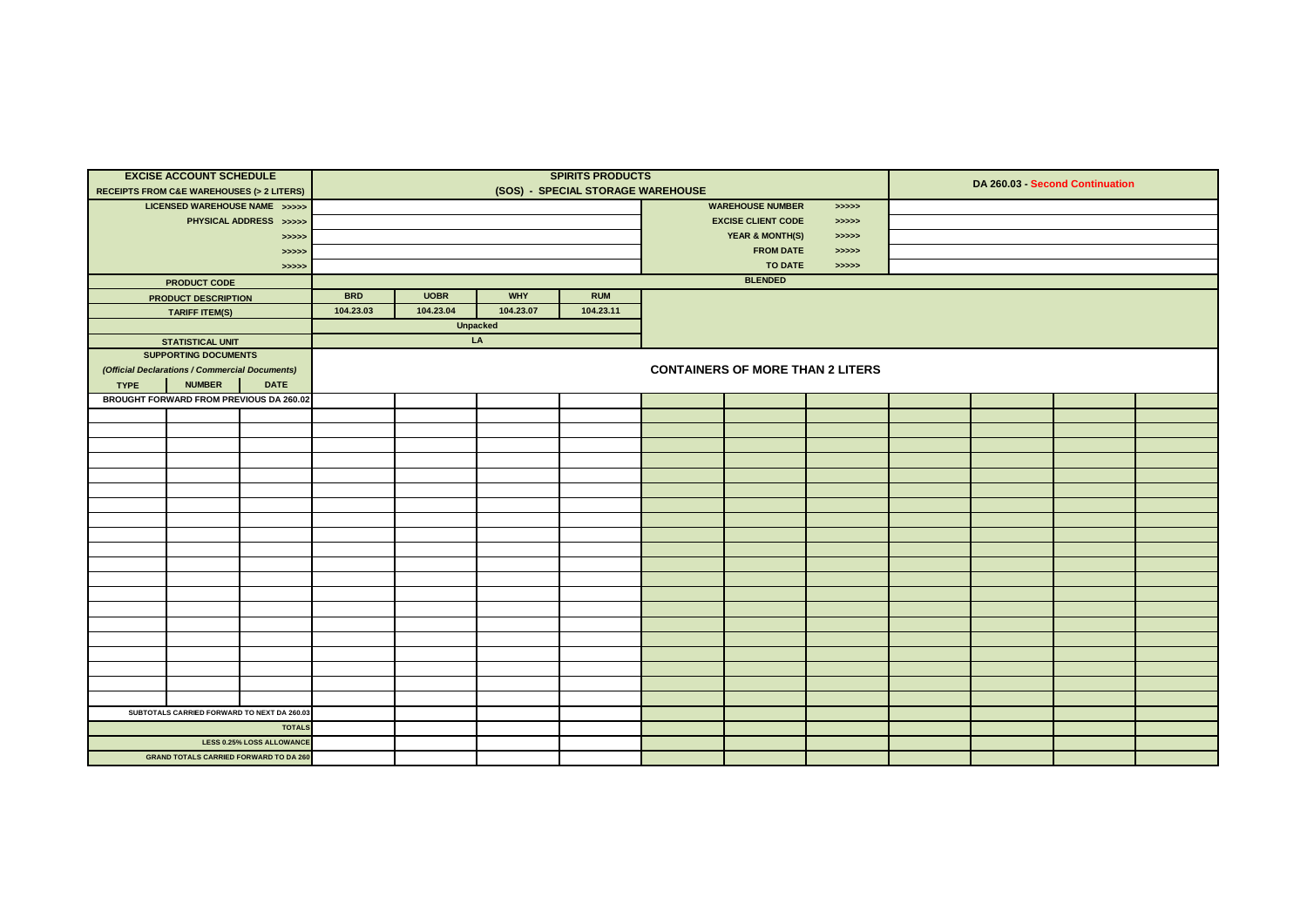| <b>EXCISE ACCOUNT SCHEDULE</b>                |                         |                            |          |                   |                 |           | <b>SPIRITS PRODUCTS</b>           |                            |                 |                |                 | DA 260.04 |  |
|-----------------------------------------------|-------------------------|----------------------------|----------|-------------------|-----------------|-----------|-----------------------------------|----------------------------|-----------------|----------------|-----------------|-----------|--|
| <b>SUMMARY OF NON-DUTY PAID REMOVALS</b>      |                         |                            |          |                   |                 |           | (SOS) - SPECIAL STORAGE WAREHOUSE |                            |                 |                |                 |           |  |
| LICENSED WAREHOUSE NAME >>>>>                 |                         |                            |          |                   |                 |           |                                   | <b>WAREHOUSE NUMBER</b>    | > >> > > >      |                |                 |           |  |
|                                               |                         | PHYSICAL ADDRESS >>>>>     |          |                   |                 |           |                                   | <b>EXCISE CLIENT CODE</b>  | > >> > >        |                |                 |           |  |
|                                               |                         |                            | >>>>>    |                   |                 |           |                                   | <b>YEAR &amp; MONTH(S)</b> | > >> > > >      |                |                 |           |  |
|                                               |                         |                            | >>>>>    |                   |                 |           |                                   | <b>FROM DATE</b>           | > >> > > >      |                |                 |           |  |
|                                               |                         |                            | > >> > > |                   |                 |           |                                   | <b>TO DATE</b>             | >>>>>           |                |                 |           |  |
|                                               | <b>PRODUCT CODE</b>     |                            |          | <b>UN-BLENDED</b> |                 |           |                                   |                            |                 | <b>BLENDED</b> |                 |           |  |
| <b>PRODUCT DESCRIPTION</b>                    |                         |                            |          | 80 >              | $~<$ 80         |           | CAN                               |                            | <b>GIN</b>      |                | <b>VOD</b>      |           |  |
|                                               | <b>TARIFF ITEM(S)</b>   |                            |          | 104.21            | 104.23          | 104.23.09 | 104.23.11                         | 104.23.13                  | 104.23.15       | 104.23.17      | 104.23.19       |           |  |
|                                               |                         |                            |          |                   | <b>Unpacked</b> | Packed    | <b>Unpacked</b>                   | Packed                     | <b>Unpacked</b> | Packed         | <b>Unpacked</b> |           |  |
|                                               | <b>STATISTICAL UNIT</b> |                            |          |                   |                 |           |                                   |                            | LA              |                |                 |           |  |
|                                               |                         | <b>SUPPORTING DOCUMENT</b> |          |                   |                 |           |                                   |                            |                 |                |                 |           |  |
| <b>REBATED REMOVALS</b>                       |                         | TYPE NUMBER DATE           |          |                   |                 |           |                                   |                            |                 |                |                 |           |  |
| <b>SCHEDULE 6 REBATE ITEN</b>                 |                         |                            |          |                   |                 |           |                                   |                            |                 |                |                 |           |  |
|                                               |                         |                            |          |                   |                 |           |                                   |                            |                 |                |                 |           |  |
|                                               |                         |                            |          |                   |                 |           |                                   |                            |                 |                |                 |           |  |
|                                               |                         |                            |          |                   |                 |           |                                   |                            |                 |                |                 |           |  |
|                                               |                         |                            |          |                   |                 |           |                                   |                            |                 |                |                 |           |  |
|                                               |                         |                            |          |                   |                 |           |                                   |                            |                 |                |                 |           |  |
|                                               |                         |                            |          |                   |                 |           |                                   |                            |                 |                |                 |           |  |
|                                               |                         |                            |          |                   |                 |           |                                   |                            |                 |                |                 |           |  |
|                                               |                         |                            |          |                   |                 |           |                                   |                            |                 |                |                 |           |  |
|                                               |                         |                            |          |                   |                 |           |                                   |                            |                 |                |                 |           |  |
|                                               |                         |                            |          |                   |                 |           |                                   |                            |                 |                |                 |           |  |
|                                               |                         |                            |          |                   |                 |           |                                   |                            |                 |                |                 |           |  |
| <b>REMOVAL TYPE:</b>                          |                         |                            |          |                   |                 |           |                                   |                            |                 |                |                 |           |  |
| <b>BONDED REMOVALS TO RSA WAREHOUSES</b>      |                         |                            |          |                   |                 |           |                                   |                            |                 |                |                 |           |  |
| <b>REMOVAL TYPE:</b>                          |                         |                            |          |                   |                 |           |                                   |                            |                 |                |                 |           |  |
| <b>BONDED REMOVALS TO BLNS WAREHOUSES</b>     |                         |                            |          |                   |                 |           |                                   |                            |                 |                |                 |           |  |
| <b>REMOVAL TYPE:</b>                          |                         |                            |          |                   |                 |           |                                   |                            |                 |                |                 |           |  |
| <b>EXPORT REMOVALS</b>                        |                         |                            |          |                   |                 |           |                                   |                            |                 |                |                 |           |  |
| <b>REMOVAL TYPE:</b>                          |                         |                            |          |                   |                 |           |                                   |                            |                 |                |                 |           |  |
| DEPARTMENTAL DUTY PAID                        |                         |                            |          |                   |                 |           |                                   |                            |                 |                |                 |           |  |
| <b>GRAND TOTALS CARRIED FORWARD TO DA 260</b> |                         |                            |          |                   |                 |           |                                   |                            |                 |                |                 |           |  |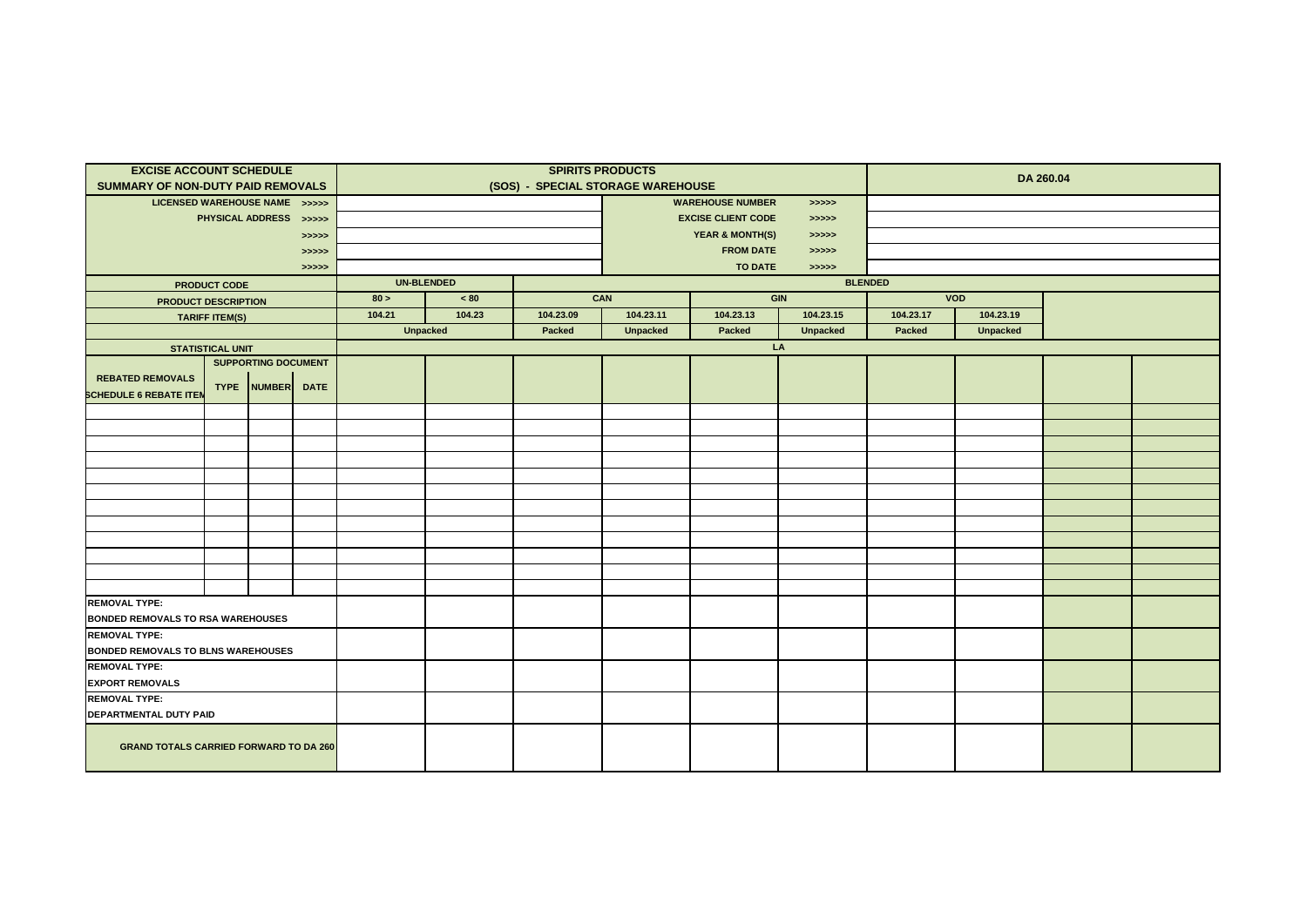| <b>EXCISE ACCOUNT SCHEDULE</b>                |                                                   |                            |          |           |                 |           | <b>SPIRITS PRODUCTS</b>           |                            |                 |           | DA 260.04 - Continuation |  |
|-----------------------------------------------|---------------------------------------------------|----------------------------|----------|-----------|-----------------|-----------|-----------------------------------|----------------------------|-----------------|-----------|--------------------------|--|
| <b>SUMMARY OF NON-DUTY PAID REMOVALS</b>      |                                                   |                            |          |           |                 |           | (SOS) - SPECIAL STORAGE WAREHOUSE |                            |                 |           |                          |  |
| LICENSED WAREHOUSE NAME >>>>>                 |                                                   |                            |          |           |                 |           |                                   | <b>WAREHOUSE NUMBER</b>    | >>>>            |           |                          |  |
|                                               |                                                   | PHYSICAL ADDRESS >>>>>     |          |           |                 |           |                                   | <b>EXCISE CLIENT CODE</b>  | > >> > >        |           |                          |  |
|                                               |                                                   |                            | >>>>>    |           |                 |           |                                   | <b>YEAR &amp; MONTH(S)</b> | > >> > > >      |           |                          |  |
|                                               |                                                   |                            | >>>>>    |           |                 |           |                                   | <b>FROM DATE</b>           | > >> > > >      |           |                          |  |
|                                               |                                                   |                            | > >> > > |           |                 |           |                                   | <b>TO DATE</b>             | > >> > >        |           |                          |  |
|                                               | <b>PRODUCT CODE</b>                               |                            |          |           |                 |           |                                   |                            | <b>BLENDED</b>  |           |                          |  |
| <b>PRODUCT DESCRIPTION</b>                    |                                                   |                            |          |           |                 | LIQ       |                                   |                            |                 | OTH       |                          |  |
|                                               | <b>TARIFF ITEM(S)</b>                             |                            |          | 104.23.21 | 104.23.23       | 104.23.22 | 104.23.24                         | 104.23.25                  | 104.23.27       | 104.23.26 | 104.23.28                |  |
|                                               |                                                   |                            |          | Packed    | <b>Unpacked</b> | Packed    | <b>Unpacked</b>                   | Packed                     | <b>Unpacked</b> | Packed    | <b>Unpacked</b>          |  |
|                                               | <b>STATISTICAL UNIT</b>                           |                            |          |           |                 |           |                                   |                            | LA              |           |                          |  |
|                                               |                                                   | <b>SUPPORTING DOCUMENT</b> |          |           |                 |           |                                   |                            |                 |           |                          |  |
| <b>REBATED REMOVALS</b>                       |                                                   |                            |          |           |                 |           |                                   |                            |                 |           |                          |  |
|                                               | TYPE NUMBER DATE<br><b>SCHEDULE 6 REBATE ITEN</b> |                            |          |           |                 |           |                                   |                            |                 |           |                          |  |
|                                               |                                                   |                            |          |           |                 |           |                                   |                            |                 |           |                          |  |
|                                               |                                                   |                            |          |           |                 |           |                                   |                            |                 |           |                          |  |
|                                               |                                                   |                            |          |           |                 |           |                                   |                            |                 |           |                          |  |
|                                               |                                                   |                            |          |           |                 |           |                                   |                            |                 |           |                          |  |
|                                               |                                                   |                            |          |           |                 |           |                                   |                            |                 |           |                          |  |
|                                               |                                                   |                            |          |           |                 |           |                                   |                            |                 |           |                          |  |
|                                               |                                                   |                            |          |           |                 |           |                                   |                            |                 |           |                          |  |
|                                               |                                                   |                            |          |           |                 |           |                                   |                            |                 |           |                          |  |
|                                               |                                                   |                            |          |           |                 |           |                                   |                            |                 |           |                          |  |
|                                               |                                                   |                            |          |           |                 |           |                                   |                            |                 |           |                          |  |
|                                               |                                                   |                            |          |           |                 |           |                                   |                            |                 |           |                          |  |
| <b>REMOVAL TYPE:</b>                          |                                                   |                            |          |           |                 |           |                                   |                            |                 |           |                          |  |
| <b>BONDED REMOVALS TO RSA WAREHOUSES</b>      |                                                   |                            |          |           |                 |           |                                   |                            |                 |           |                          |  |
| <b>REMOVAL TYPE:</b>                          |                                                   |                            |          |           |                 |           |                                   |                            |                 |           |                          |  |
| <b>BONDED REMOVALS TO BLNS WAREHOUSES</b>     |                                                   |                            |          |           |                 |           |                                   |                            |                 |           |                          |  |
| <b>REMOVAL TYPE:</b>                          |                                                   |                            |          |           |                 |           |                                   |                            |                 |           |                          |  |
| <b>EXPORT REMOVALS</b>                        |                                                   |                            |          |           |                 |           |                                   |                            |                 |           |                          |  |
| <b>REMOVAL TYPE:</b>                          |                                                   |                            |          |           |                 |           |                                   |                            |                 |           |                          |  |
| DEPARTMENTAL DUTY PAID                        |                                                   |                            |          |           |                 |           |                                   |                            |                 |           |                          |  |
| <b>GRAND TOTALS CARRIED FORWARD TO DA 260</b> |                                                   |                            |          |           |                 |           |                                   |                            |                 |           |                          |  |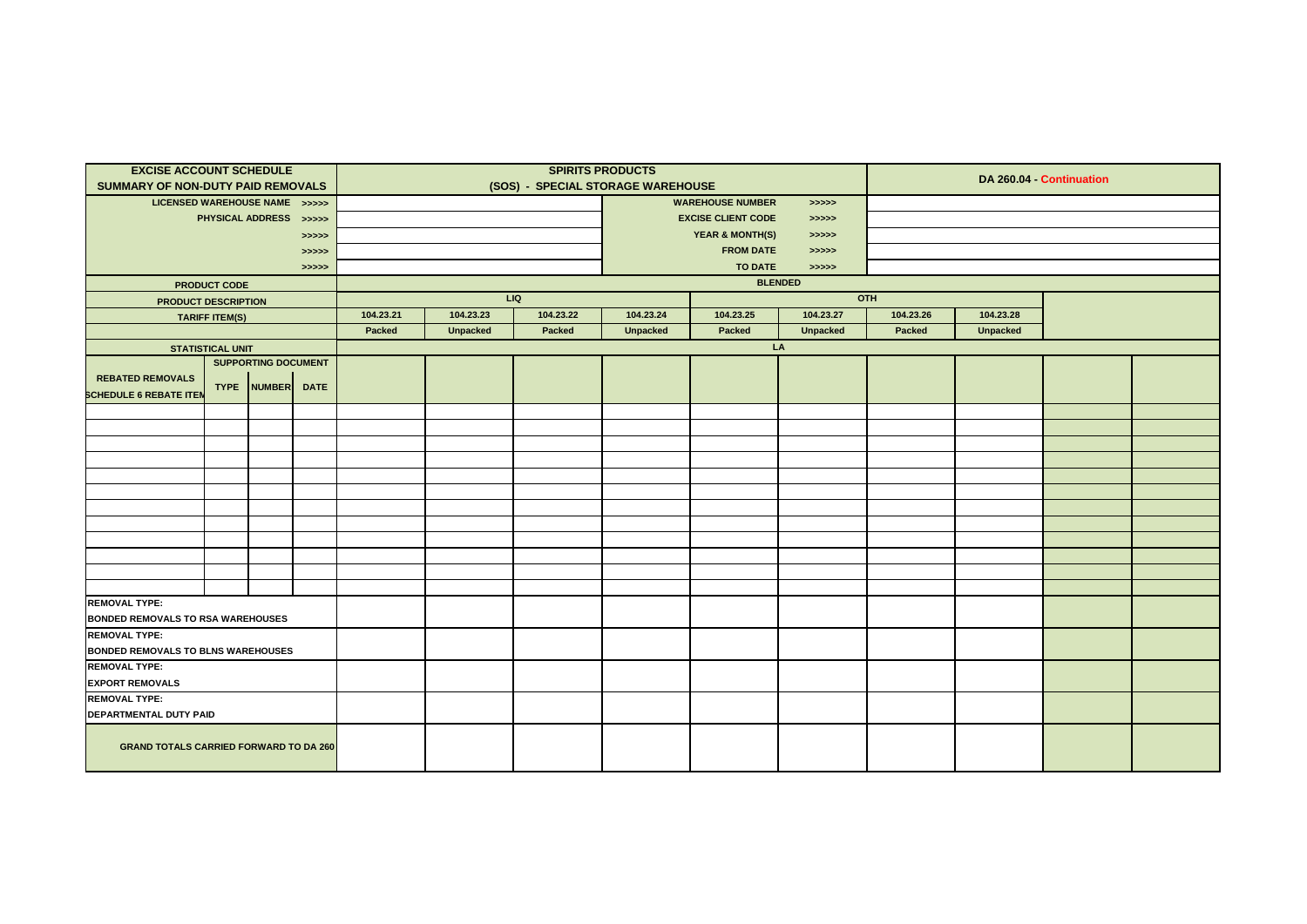| <b>EXCISE ACCOUNT SCHEDULE</b><br>SUMMARY OF NON-DUTY PAID REMOVALS |                                                                                                                   |  |       |           |                 |           | (SOS) - SPECIAL STORAGE WAREHOUSE | <b>SPIRITS PRODUCTS</b> |                 |                            |                 |  | DA 260.04 - 2nd Continuation |  |
|---------------------------------------------------------------------|-------------------------------------------------------------------------------------------------------------------|--|-------|-----------|-----------------|-----------|-----------------------------------|-------------------------|-----------------|----------------------------|-----------------|--|------------------------------|--|
| LICENSED WAREHOUSE NAME >>>>>                                       |                                                                                                                   |  |       |           |                 |           |                                   |                         |                 | <b>WAREHOUSE NUMBER</b>    | > >> > >        |  |                              |  |
|                                                                     | PHYSICAL ADDRESS >>>>>                                                                                            |  |       |           |                 |           |                                   |                         |                 | <b>EXCISE CLIENT CODE</b>  | > >> > >        |  |                              |  |
|                                                                     |                                                                                                                   |  | >>>>> |           |                 |           |                                   |                         |                 | <b>YEAR &amp; MONTH(S)</b> | > >> > >        |  |                              |  |
|                                                                     |                                                                                                                   |  | >>>>> |           |                 |           |                                   |                         |                 | <b>FROM DATE</b>           | > >> > >        |  |                              |  |
|                                                                     |                                                                                                                   |  | >>>>> |           |                 |           |                                   |                         |                 | <b>TO DATE</b>             | > >> > >        |  |                              |  |
|                                                                     | <b>PRODUCT CODE</b>                                                                                               |  |       |           |                 |           |                                   |                         |                 | <b>BLENDED</b>             |                 |  |                              |  |
| <b>PRODUCT DESCRIPTION</b>                                          |                                                                                                                   |  |       |           | <b>BRD</b>      | POBR      | <b>UOBR</b>                       |                         | <b>WKY</b>      |                            | RUM             |  |                              |  |
|                                                                     | <b>TARIFF ITEM(S)</b>                                                                                             |  |       | 104.23.01 | 104.23.03       | 104.23.02 | 104.23.04                         | 104.23.05               | 104.23.07       | 104.23.09                  | 104.23.11       |  |                              |  |
|                                                                     |                                                                                                                   |  |       | Packed    | <b>Unpacked</b> | Packed    | <b>Unpacked</b>                   | Packed                  | <b>Unpacked</b> | Packed                     | <b>Unpacked</b> |  |                              |  |
|                                                                     |                                                                                                                   |  |       |           |                 |           |                                   |                         |                 | LA                         |                 |  |                              |  |
|                                                                     |                                                                                                                   |  |       |           |                 |           |                                   |                         |                 |                            |                 |  |                              |  |
|                                                                     |                                                                                                                   |  |       |           |                 |           |                                   |                         |                 |                            |                 |  |                              |  |
|                                                                     | <b>STATISTICAL UNIT</b><br><b>SUPPORTING DOCUMENT</b><br><b>REBATED REMOVALS</b><br><b>SCHEDULE 6 REBATE ITEN</b> |  |       |           |                 |           |                                   |                         |                 |                            |                 |  |                              |  |
|                                                                     | TYPE NUMBER DATE                                                                                                  |  |       |           |                 |           |                                   |                         |                 |                            |                 |  |                              |  |
|                                                                     |                                                                                                                   |  |       |           |                 |           |                                   |                         |                 |                            |                 |  |                              |  |
|                                                                     |                                                                                                                   |  |       |           |                 |           |                                   |                         |                 |                            |                 |  |                              |  |
|                                                                     |                                                                                                                   |  |       |           |                 |           |                                   |                         |                 |                            |                 |  |                              |  |
|                                                                     |                                                                                                                   |  |       |           |                 |           |                                   |                         |                 |                            |                 |  |                              |  |
|                                                                     |                                                                                                                   |  |       |           |                 |           |                                   |                         |                 |                            |                 |  |                              |  |
|                                                                     |                                                                                                                   |  |       |           |                 |           |                                   |                         |                 |                            |                 |  |                              |  |
|                                                                     |                                                                                                                   |  |       |           |                 |           |                                   |                         |                 |                            |                 |  |                              |  |
|                                                                     |                                                                                                                   |  |       |           |                 |           |                                   |                         |                 |                            |                 |  |                              |  |
|                                                                     |                                                                                                                   |  |       |           |                 |           |                                   |                         |                 |                            |                 |  |                              |  |
|                                                                     |                                                                                                                   |  |       |           |                 |           |                                   |                         |                 |                            |                 |  |                              |  |
| <b>REMOVAL TYPE:</b>                                                |                                                                                                                   |  |       |           |                 |           |                                   |                         |                 |                            |                 |  |                              |  |
| <b>BONDED REMOVALS TO RSA WAREHOUSES</b>                            |                                                                                                                   |  |       |           |                 |           |                                   |                         |                 |                            |                 |  |                              |  |
| <b>REMOVAL TYPE:</b>                                                |                                                                                                                   |  |       |           |                 |           |                                   |                         |                 |                            |                 |  |                              |  |
| <b>BONDED REMOVALS TO BLNS WAREHOUSES</b>                           |                                                                                                                   |  |       |           |                 |           |                                   |                         |                 |                            |                 |  |                              |  |
| <b>REMOVAL TYPE:</b>                                                |                                                                                                                   |  |       |           |                 |           |                                   |                         |                 |                            |                 |  |                              |  |
| <b>EXPORT REMOVALS</b>                                              |                                                                                                                   |  |       |           |                 |           |                                   |                         |                 |                            |                 |  |                              |  |
| <b>REMOVAL TYPE:</b>                                                |                                                                                                                   |  |       |           |                 |           |                                   |                         |                 |                            |                 |  |                              |  |
| <b>DEPARTMENTAL DUTY PAID</b>                                       |                                                                                                                   |  |       |           |                 |           |                                   |                         |                 |                            |                 |  |                              |  |
| <b>GRAND TOTALS CARRIED FORWARD TO DA 260</b>                       |                                                                                                                   |  |       |           |                 |           |                                   |                         |                 |                            |                 |  |                              |  |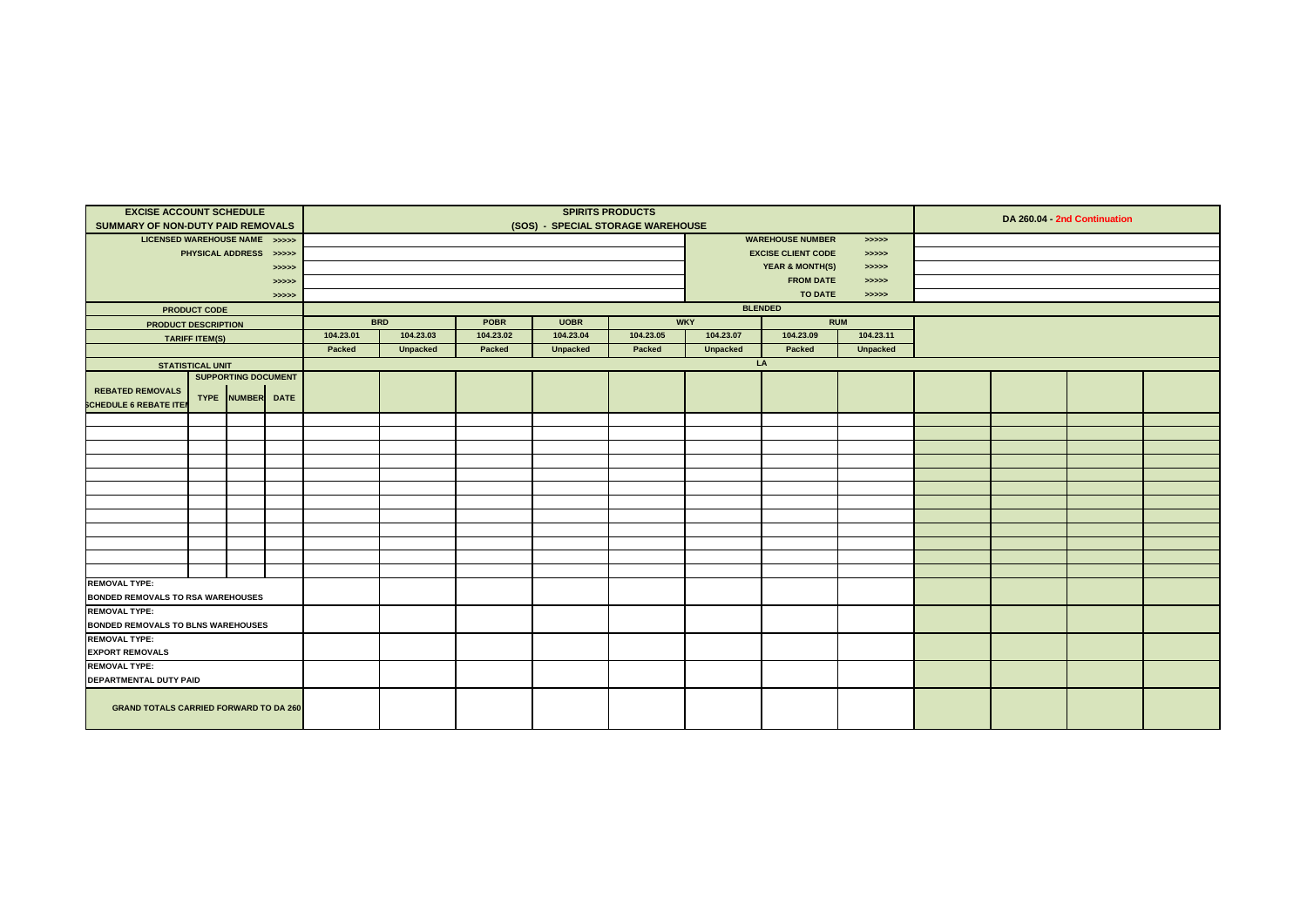|                                                     | <b>EXCISE ACCOUNT SCHEDULE</b>                         |                        |        |                   |                                   | <b>SPIRITS PRODUCTS</b> |                            |                 |                |                 | DA 260.04 A |  |
|-----------------------------------------------------|--------------------------------------------------------|------------------------|--------|-------------------|-----------------------------------|-------------------------|----------------------------|-----------------|----------------|-----------------|-------------|--|
|                                                     | <b>ITEMISED LIST OF NON-DUTY PAID REMOVALS</b>         |                        |        |                   | (SOS) - SPECIAL STORAGE WAREHOUSE |                         |                            |                 |                |                 |             |  |
|                                                     | LICENSED WAREHOUSE NAME >>>>>                          |                        |        |                   |                                   |                         | <b>WAREHOUSE NUMBER</b>    | > >> > > >      |                |                 |             |  |
|                                                     |                                                        | PHYSICAL ADDRESS >>>>> |        |                   |                                   |                         | <b>EXCISE CLIENT CODE</b>  | > >> > > >      |                |                 |             |  |
| <b>REMOVAL TYPE &gt;</b>                            |                                                        |                        |        |                   |                                   |                         | <b>YEAR &amp; MONTH(S)</b> | > >> > >        |                |                 |             |  |
| (See DA 260.04)                                     |                                                        |                        |        |                   |                                   |                         | <b>FROM DATE</b>           | >>>>>           |                |                 |             |  |
|                                                     | A Separate Form Must Be Used For Each Removal Type     |                        |        |                   |                                   |                         | <b>TO DATE</b>             | >>>>>           |                |                 |             |  |
|                                                     | <b>PRODUCT CODE</b>                                    |                        |        | <b>UN-BLENDED</b> |                                   |                         |                            |                 | <b>BLENDED</b> |                 |             |  |
|                                                     | PRODUCT DESCRIPTION                                    |                        | 80 >   | $~<$ 80           |                                   | CAN                     |                            | <b>GIN</b>      |                | VOD             |             |  |
|                                                     | <b>TARIFF ITEM(S)</b>                                  |                        | 104.21 | 104.23            | 104.23.09                         | 104.23.11               | 104.23.13                  | 104.23.15       | 104.23.17      | 104.23.19       |             |  |
|                                                     |                                                        |                        |        | <b>Unpacked</b>   | Packed                            | <b>Unpacked</b>         | Packed                     | <b>Unpacked</b> | Packed         | <b>Unpacked</b> |             |  |
|                                                     | <b>STATISTICAL UNIT</b><br><b>SUPPORTING DOCUMENTS</b> |                        |        |                   |                                   |                         |                            | LA              |                |                 |             |  |
|                                                     | (Official Declarations / Commercial Documents)         |                        |        |                   |                                   |                         |                            |                 |                |                 |             |  |
| <b>TYPE</b>                                         | <b>NUMBER</b>                                          | <b>DATE</b>            |        |                   |                                   |                         |                            |                 |                |                 |             |  |
| <b>BROUGHT FORWARD FROM PREVIOUS DA 260.04 A</b>    |                                                        |                        |        |                   |                                   |                         |                            |                 |                |                 |             |  |
|                                                     |                                                        |                        |        |                   |                                   |                         |                            |                 |                |                 |             |  |
|                                                     |                                                        |                        |        |                   |                                   |                         |                            |                 |                |                 |             |  |
|                                                     |                                                        |                        |        |                   |                                   |                         |                            |                 |                |                 |             |  |
|                                                     |                                                        |                        |        |                   |                                   |                         |                            |                 |                |                 |             |  |
|                                                     |                                                        |                        |        |                   |                                   |                         |                            |                 |                |                 |             |  |
|                                                     |                                                        |                        |        |                   |                                   |                         |                            |                 |                |                 |             |  |
|                                                     |                                                        |                        |        |                   |                                   |                         |                            |                 |                |                 |             |  |
|                                                     |                                                        |                        |        |                   |                                   |                         |                            |                 |                |                 |             |  |
|                                                     |                                                        |                        |        |                   |                                   |                         |                            |                 |                |                 |             |  |
|                                                     |                                                        |                        |        |                   |                                   |                         |                            |                 |                |                 |             |  |
|                                                     |                                                        |                        |        |                   |                                   |                         |                            |                 |                |                 |             |  |
|                                                     |                                                        |                        |        |                   |                                   |                         |                            |                 |                |                 |             |  |
|                                                     |                                                        |                        |        |                   |                                   |                         |                            |                 |                |                 |             |  |
|                                                     |                                                        |                        |        |                   |                                   |                         |                            |                 |                |                 |             |  |
|                                                     |                                                        |                        |        |                   |                                   |                         |                            |                 |                |                 |             |  |
|                                                     |                                                        |                        |        |                   |                                   |                         |                            |                 |                |                 |             |  |
|                                                     |                                                        |                        |        |                   |                                   |                         |                            |                 |                |                 |             |  |
|                                                     |                                                        |                        |        |                   |                                   |                         |                            |                 |                |                 |             |  |
| <b>JBTOTALS CARRIED FORWARD TO NEXT DA 260.04 A</b> |                                                        |                        |        |                   |                                   |                         |                            |                 |                |                 |             |  |
| <b>GRAND TOTALS CARRIED FORWARD TO DA 260.04</b>    |                                                        |                        |        |                   |                                   |                         |                            |                 |                |                 |             |  |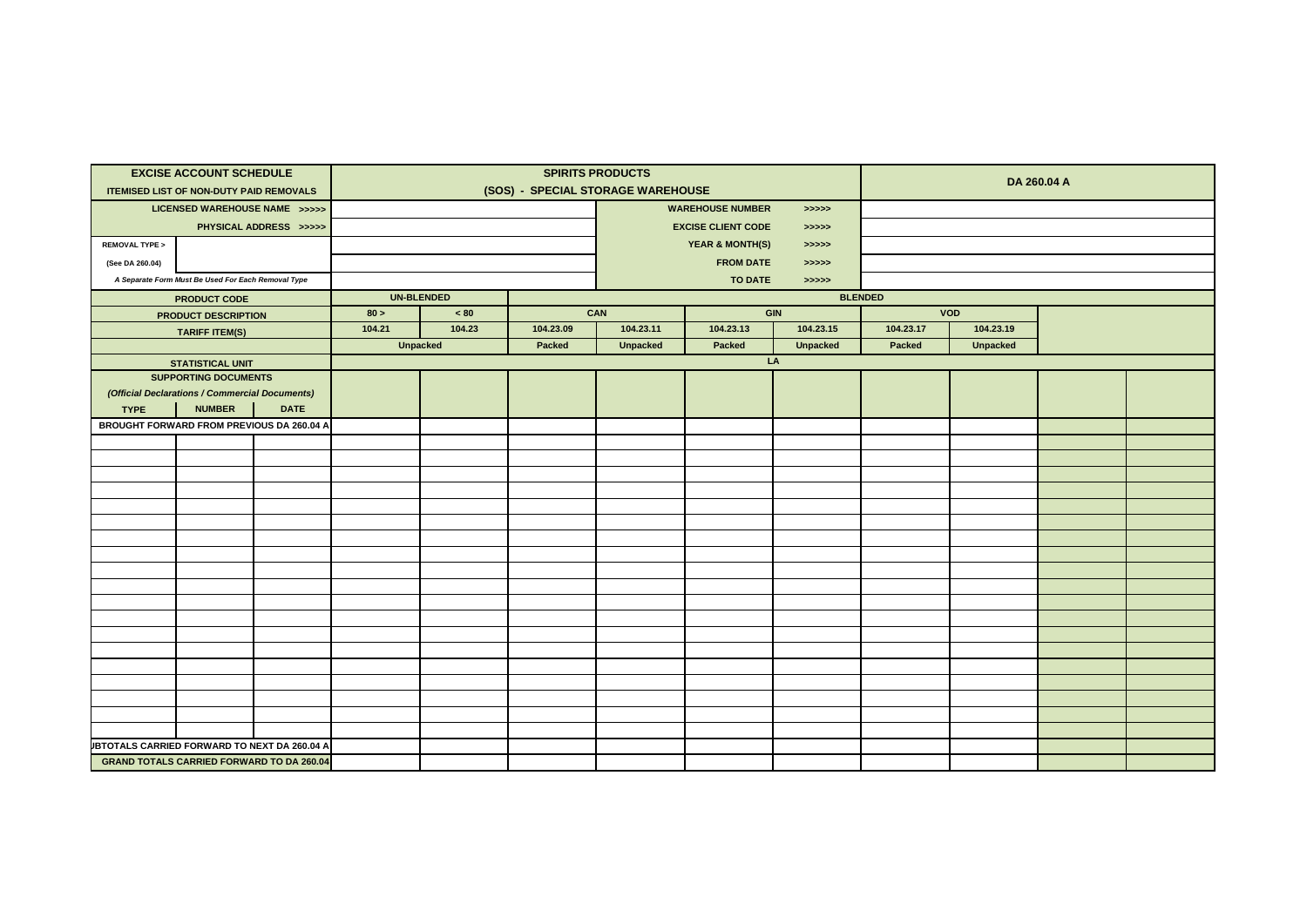|                                                     | <b>EXCISE ACCOUNT SCHEDULE</b>                     |                        |           |                 |                                   | <b>SPIRITS PRODUCTS</b> |                            |                 |           |                 |                            |  |
|-----------------------------------------------------|----------------------------------------------------|------------------------|-----------|-----------------|-----------------------------------|-------------------------|----------------------------|-----------------|-----------|-----------------|----------------------------|--|
|                                                     | <b>ITEMISED LIST OF NON-DUTY PAID REMOVALS</b>     |                        |           |                 | (SOS) - SPECIAL STORAGE WAREHOUSE |                         |                            |                 |           |                 | DA 260.04 A - Continuation |  |
|                                                     | LICENSED WAREHOUSE NAME >>>>>                      |                        |           |                 |                                   |                         | <b>WAREHOUSE NUMBER</b>    | >>>>>           |           |                 |                            |  |
|                                                     |                                                    | PHYSICAL ADDRESS >>>>> |           |                 |                                   |                         | <b>EXCISE CLIENT CODE</b>  | >>>>>           |           |                 |                            |  |
| <b>REMOVAL TYPE &gt;</b>                            |                                                    |                        |           |                 |                                   |                         | <b>YEAR &amp; MONTH(S)</b> | > >> > >        |           |                 |                            |  |
| (See DA 260.04)                                     |                                                    |                        |           |                 |                                   |                         | <b>FROM DATE</b>           | >>>>>           |           |                 |                            |  |
|                                                     | A Separate Form Must Be Used For Each Removal Type |                        |           |                 |                                   |                         | <b>TO DATE</b>             | >>>>>           |           |                 |                            |  |
|                                                     | <b>PRODUCT CODE</b>                                |                        |           |                 |                                   |                         |                            | <b>BLENDED</b>  |           |                 |                            |  |
|                                                     | PRODUCT DESCRIPTION                                |                        |           | LIQ             |                                   |                         |                            |                 | OTH       |                 |                            |  |
|                                                     | <b>TARIFF ITEM(S)</b>                              |                        | 104.23.21 | 104.23.23       | 104.23.22                         | 104.23.24               | 104.23.25                  | 104.23.27       | 104.23.26 | 104.23.28       |                            |  |
|                                                     |                                                    |                        | Packed    | <b>Unpacked</b> | Packed                            | <b>Unpacked</b>         | Packed                     | <b>Unpacked</b> | Packed    | <b>Unpacked</b> |                            |  |
|                                                     | <b>STATISTICAL UNIT</b>                            |                        |           |                 |                                   |                         |                            | LA              |           |                 |                            |  |
|                                                     | <b>SUPPORTING DOCUMENTS</b>                        |                        |           |                 |                                   |                         |                            |                 |           |                 |                            |  |
|                                                     | (Official Declarations / Commercial Documents)     |                        |           |                 |                                   |                         |                            |                 |           |                 |                            |  |
| <b>TYPE</b>                                         | <b>NUMBER</b>                                      | <b>DATE</b>            |           |                 |                                   |                         |                            |                 |           |                 |                            |  |
| <b>BROUGHT FORWARD FROM PREVIOUS DA 260.04 A</b>    |                                                    |                        |           |                 |                                   |                         |                            |                 |           |                 |                            |  |
|                                                     |                                                    |                        |           |                 |                                   |                         |                            |                 |           |                 |                            |  |
|                                                     |                                                    |                        |           |                 |                                   |                         |                            |                 |           |                 |                            |  |
|                                                     |                                                    |                        |           |                 |                                   |                         |                            |                 |           |                 |                            |  |
|                                                     |                                                    |                        |           |                 |                                   |                         |                            |                 |           |                 |                            |  |
|                                                     |                                                    |                        |           |                 |                                   |                         |                            |                 |           |                 |                            |  |
|                                                     |                                                    |                        |           |                 |                                   |                         |                            |                 |           |                 |                            |  |
|                                                     |                                                    |                        |           |                 |                                   |                         |                            |                 |           |                 |                            |  |
|                                                     |                                                    |                        |           |                 |                                   |                         |                            |                 |           |                 |                            |  |
|                                                     |                                                    |                        |           |                 |                                   |                         |                            |                 |           |                 |                            |  |
|                                                     |                                                    |                        |           |                 |                                   |                         |                            |                 |           |                 |                            |  |
|                                                     |                                                    |                        |           |                 |                                   |                         |                            |                 |           |                 |                            |  |
|                                                     |                                                    |                        |           |                 |                                   |                         |                            |                 |           |                 |                            |  |
|                                                     |                                                    |                        |           |                 |                                   |                         |                            |                 |           |                 |                            |  |
|                                                     |                                                    |                        |           |                 |                                   |                         |                            |                 |           |                 |                            |  |
|                                                     |                                                    |                        |           |                 |                                   |                         |                            |                 |           |                 |                            |  |
|                                                     |                                                    |                        |           |                 |                                   |                         |                            |                 |           |                 |                            |  |
|                                                     |                                                    |                        |           |                 |                                   |                         |                            |                 |           |                 |                            |  |
|                                                     |                                                    |                        |           |                 |                                   |                         |                            |                 |           |                 |                            |  |
| <b>JBTOTALS CARRIED FORWARD TO NEXT DA 260.04 A</b> |                                                    |                        |           |                 |                                   |                         |                            |                 |           |                 |                            |  |
|                                                     | <b>GRAND TOTALS CARRIED FORWARD TO DA 260.04</b>   |                        |           |                 |                                   |                         |                            |                 |           |                 |                            |  |